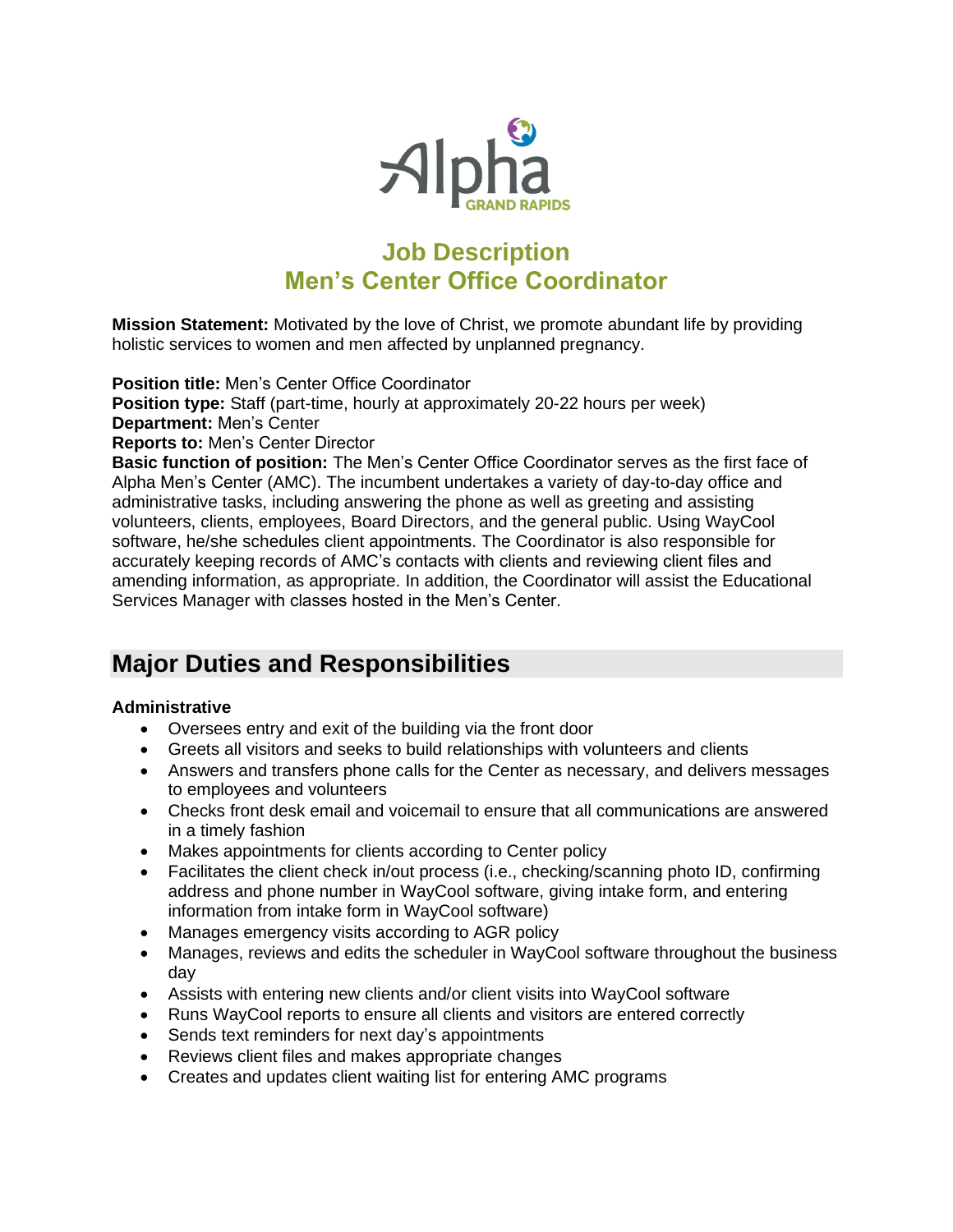- Working alongside Men's Center Director, builds relationships with volunteers, supports them in their roles, and empowers them to serve clients well
- Communicates with coaches about their scheduled appointments
- Ensures that all volunteer hours are recorded and submitted in a timely manner
- Provides weekly prayer requests and monthly stories and quotes to the Men's Center Director and/or Marketing Director
- Assists with stories, quotes, photos, and videos for quarterly and annual publications and events
- Alongside Men's Center Director, maintains certain aspects of budget, expenditures, and tracking for the Men's Center
- Communicates and implements AGR policies and procedures as necessary and appropriate

#### **Educational Services support**

- Provides administrative support to the Educational Services Manager for classes that take place in the Men's Center (tracking attendance, entering data into Waycool, etc.)
- Works with the Educational Services Manager and volunteers to prepare classrooms and ensure classes run smoothly and effectively

#### **Other**

- Ensures that the Men's Center is clean and presentable at all times
- Refills water and coffee for volunteers
- Promotes and attends spring and fall fundraising events
- Participates in all required staff meetings
- Performs other duties as assigned by supervisor

## **Qualifications for the Position**

**Education:** High school diploma

**Prior work experience:** One-two years of experience performing administrative duties and responsibilities, preferably in nonprofit organizations

### **Language proficiency**

- English required
- Bilingual (English/Spanish) required

#### **Skills and abilities**

- Strong organizational, administrative, and managerial skills
- Proficiency in Microsoft Office (Outlook, Word, Excel)
- Strong verbal, written, and interpersonal communication skills
- Ability to handle multiple responsibilities at once, manage time well, and take initiative
- Ability to work independently and interact with other staff members
- Ability to interact well with both individuals and groups from a variety of ethnicities and backgrounds

### **Essential requirements**

• Belief in the sanctity of human life